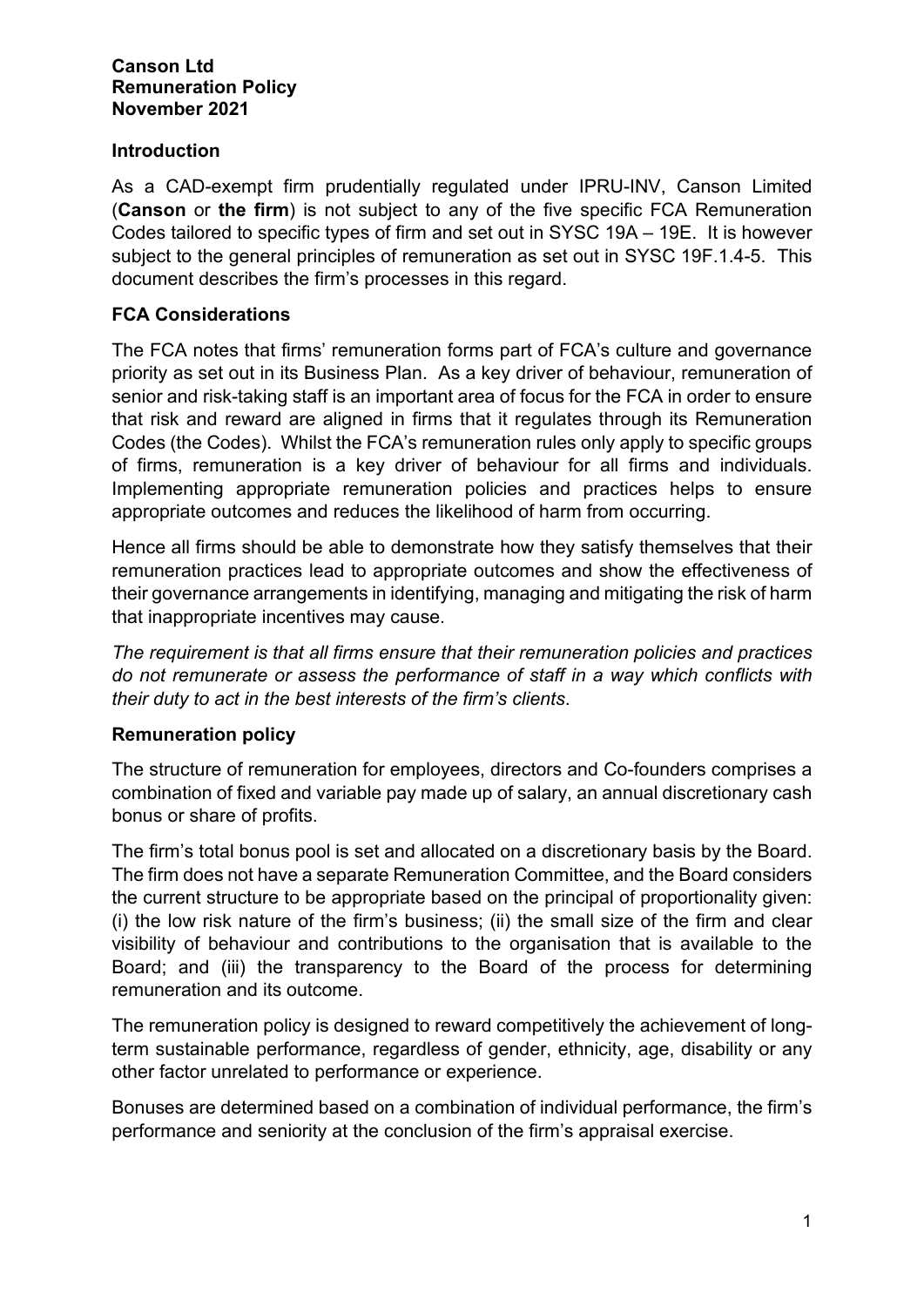#### **Canson Ltd Remuneration Policy November 2021**

In addition to base salary and discretionary bonuses, all employees benefit from an auto-enrolment pension scheme.

### **Risk management and risk tolerance**

The firm's Remuneration Policy is consistent with and promotes sound and effective risk management. The firm's Remuneration Policy sits alongside other control documents, including but not limited to the firm's: Compliance Manual, Conflicts of Interest Policy, Product Development Policy and training, appraisal and monitoring programmes.

The firm's Remuneration Policy has been structured in accordance with the FCA's proportionality approach for Level 3 firms. The proportionality principle requires firms to comply with the Code's requirements 'in a way and to the extent that is appropriate to its size, internal organisation and the nature, the scope and the complexity of its activities'.

The Board acting in its capacity as the firm's remuneration committee fully acknowledges its responsibilities, including its overriding responsibility to ensure that the firm's remuneration policy:

- is in line with the business strategy, objectives and long-term interests and values of the firm;
- is consistent with and promotes sound and effective risk management and does not encourage risk-taking that exceeds the level of tolerated risk of the firm;
- is appropriate to attract, motivate and retain suitable staff;
- is representative of the underlying performance of the business and does not reward individuals for poor performance;
- includes measures to avoid conflicts of interest.

The Board fully believes that its Remuneration Policy is fully aligned with the firm's clients and that the success of the firm and subsequent payment of variable remuneration is correlated to the quality of service given and the achievement of the firm's clients' objectives.

## **Supporting business strategy, objectives, values and long-term interests of the firm**

All decisions in relation to the remuneration of all staff are made and approved exclusively by the Board, with no input from external consultants. Overall firm and specific staff remuneration is determined with reference to a number of factors including, but not limited to, the performance of:

- the individual;
- the overall results of firm; and